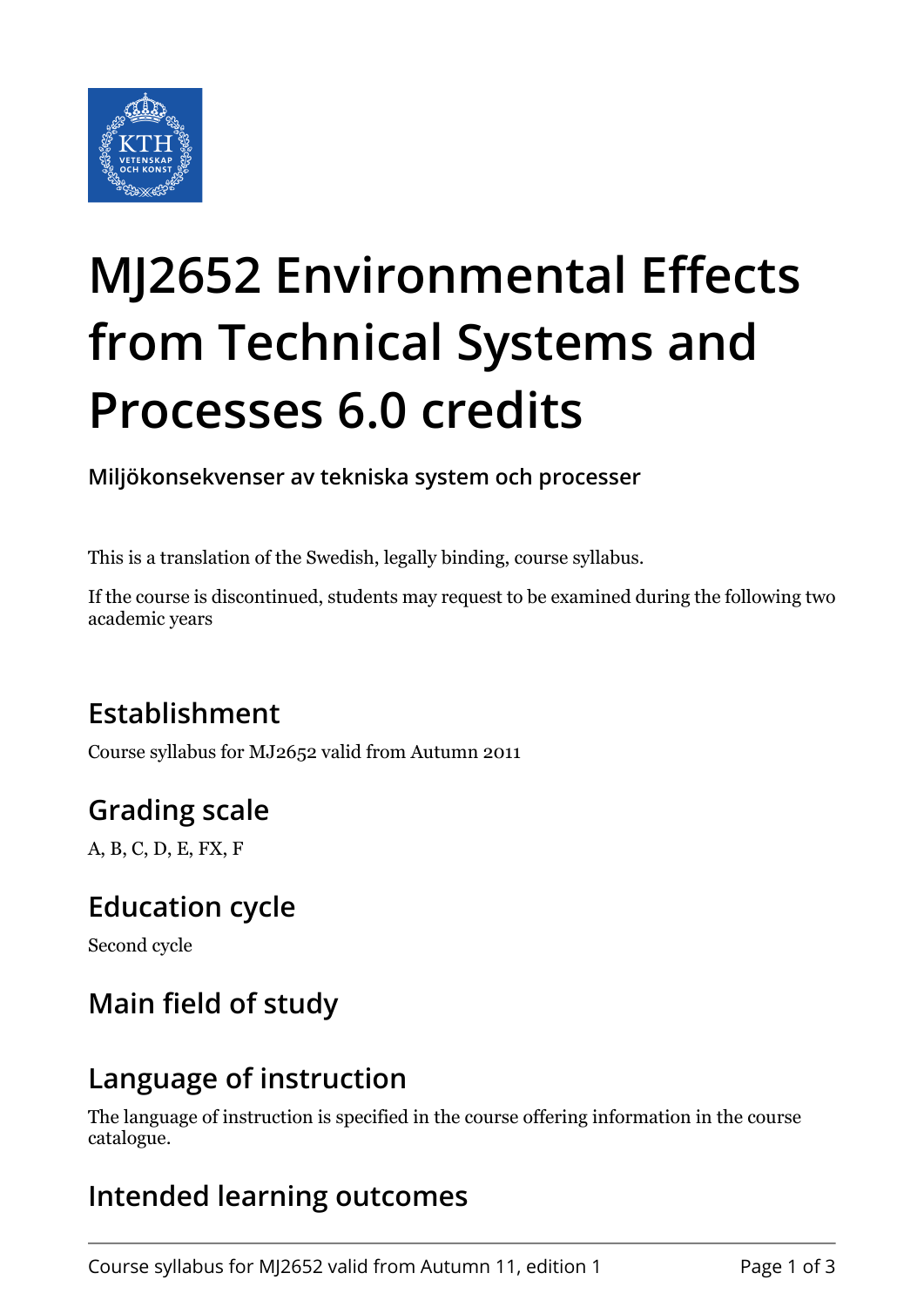The whole society is built up by different technology systems and processes. This course will provide deep knowledge about natural resources and environmental consequences from technology systems, technology processes and human behaving in the society.

After passed course the student should be able to:

- Describe and explain basic concepts of ecology; e.g. energy and material flow in an ecosystem, ecological services, carrying capacity
- Describe and explain impact from air emissions (substances, sources, distribution) to ecosystem and human health.
- Describe and explain impact from water emissions (substances, sources, distribution) to ecosystems and health.
- Describe and explain todays important environmental threats as e.g. climate change, acidification, eutrophication, ozone depletion, climate change, biological diversity and changes in of important ecosystems and nature resources as e.g. decreasing rainforests and lacking water resources.
- Describe and explain impact from toxic substances (sources, substances, distribution) on ecosystems and health. E.g. ( DDT, PCB, )
- Describe and analyze environmental impacts from different form of energy production
- Analyse and propose solutions or strategies to an environmental effect problem from system analytic approach

#### **Course contents**

- Concepts of ecology; eg. material and energy flow in a ecosystem, ecology services, Carrying capacity.
- Emissions to air (substances, sources, distribution)
- Impact to ecosystem and health from air emissions. Climate change, acidification, eutrophication, ozone depletion etc.
- Metals emissions, sources, distribution impact to ecosystems and health.
- Emissions to water ( substances, sources and distribution) Impact to ecosystem and health e.g. eutrophication
- Environmental impact of different energy production.
- Ecotoxicology, Distribution of toxic substances (DDT, PCB, etc) and impact to ecosystem and health.
- Nature resources and Biodiversity, species and ecosystems. Changes of important ecosystems as rainforests, coral reefs etc.
- How to evaluate Human Carrying capacity? Ecological footprint evaluation of eco services.
- System analytic approach on environmental effect problem

# **Specific prerequisites**